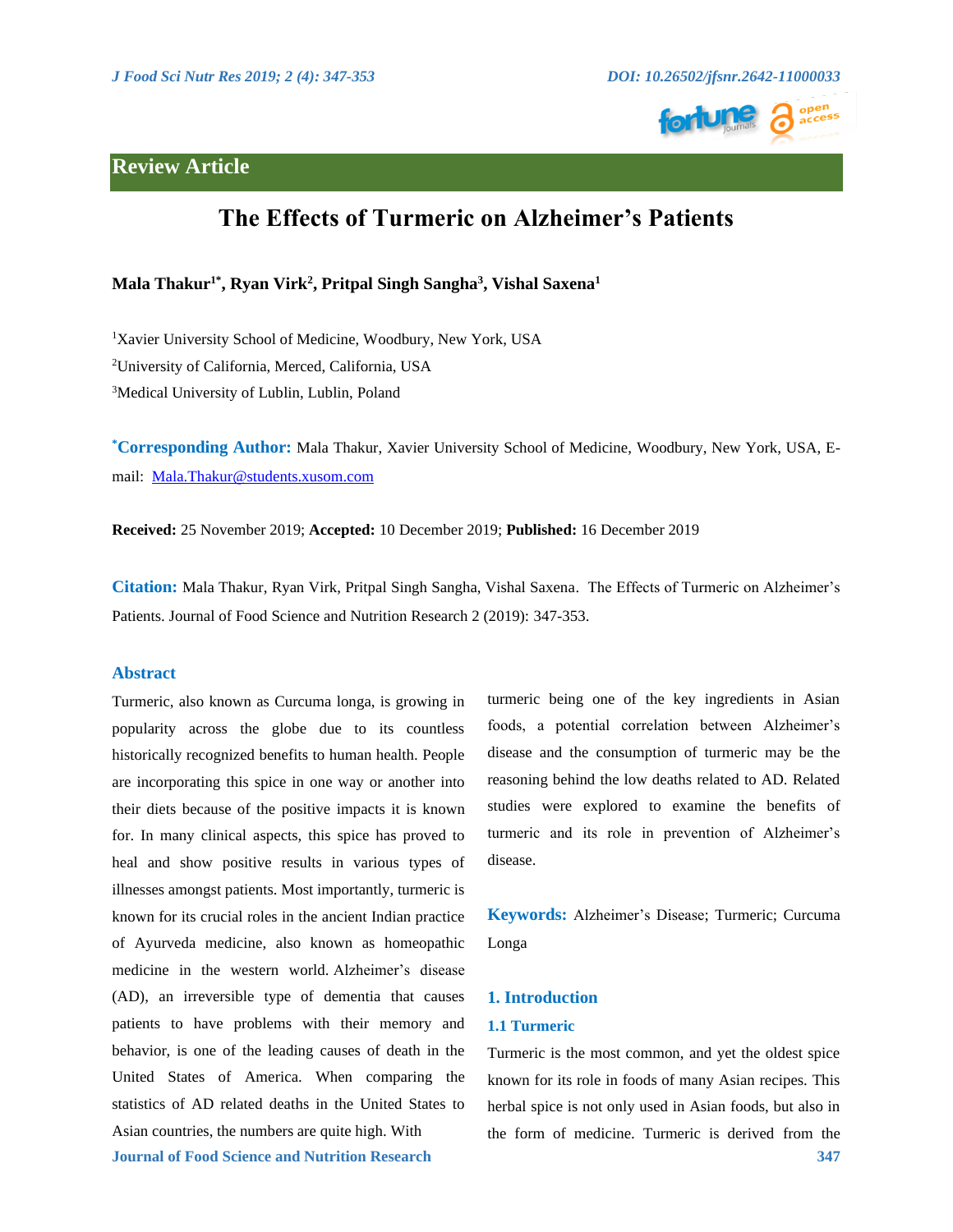rhizome of Curcuma longa, which contains the beneficial properties like anti-inflammatory and antioxidant. Does Curcuma longa in turmeric help prevent Alzheimer's disease? Through the exploration of what the herbal spice is, its history, role in homeopathic medicine, and its potential use in the fight against Alzheimer's, this review papers intention is to find the crucial role curcuma longa plays in preventing Alzheimer's disease. Turmeric, also called Curcuma longa, is a plant that is a member of the Zingiberaceae, or also known as the ginger family [1]. It also comes in a powder form that is derived from the herb root of Curcuma longa [2]. Turmeric is better known for its value in the ability to maintain freshness in Asian foods [1]. Turmeric is commonly used in food dye as well as curry powder [1]. Most importantly, turmeric is known for its crucial roles in the ancient Indian practice of

Ayurveda medicine, also known as homeopathic medicine in the western world [1]. Turmeric extracts consist of curcumin, demethoxycurcumin, and bisdemethoxycurcumin, also known as curcuminoids [3]. Curcumin stems are extracted from the dried rootstock of Curcuma longs that are beneficial in Chinese and Indian medicine [3]. It is the most active component in turmeric and makes up between two and five percent of the spice [4]. Despite the different variations of the spice, they all play an important role in medicine. Many benefits have been studied behind the commonly used spice in regard to human health. Turmeric is known to have antioxidant, antiinflammatory, and cholesterol- lowering properties that are significant to the pathogenesis of Alzheimer's disease [2].



**Figure 1:** Chemical structure of curcumin in Enol and Keto Form. Adapted from 'Curcumin and its Derivatives: Their Application in Neuropharmacology and Neuroscience in the 21<sup>st</sup> Century' [5].

In the chemical structure of Curcumin, Enol and Keto forms of the chemical are shown. This displays the tautomer relationship between the two forms, which show the molecules with the same molecular formula, but with different isomers that can interconvert in equilibrium.

### **1.2 Alzheimer's disease**

Alzheimer's disease (AD) is a type of dementia that causes patients to have problems with their memory and behavior. It involves a chronic central nervous system inflammatory response that is associated with beta amyloid pathology. Patients affected by AD are unable to perform simple daily life activities, which makes it harder for them to go about their daily lives.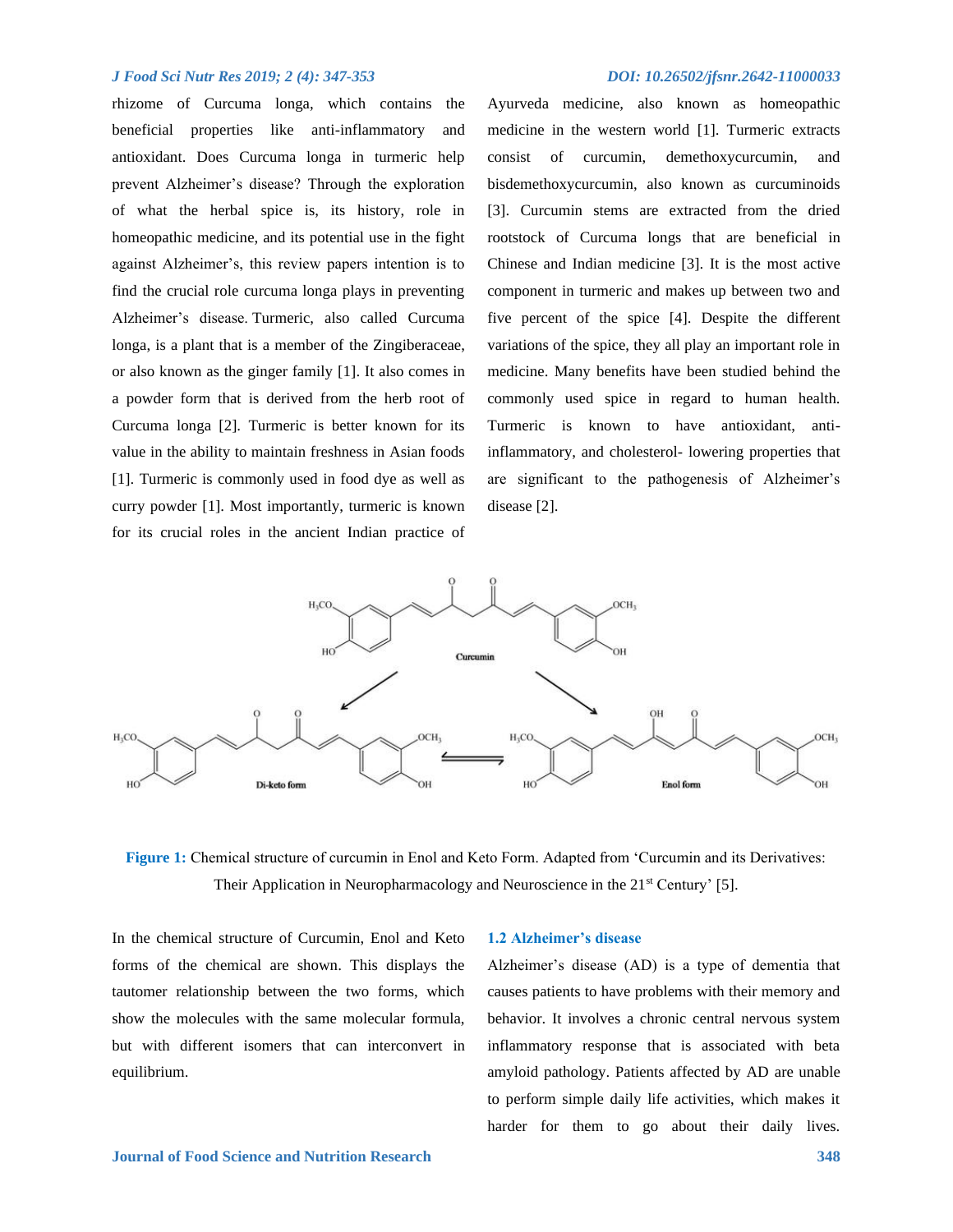Alzheimer's Disease severely impacts the elderly. The most common and simple tasks to Alzheimer patients may seem difficult and frustrating. The pathophysiology of AD results in the gradual aggregation of amyloid peptides as well as Tau proteins in the brain that form neurofibrillary tangles and are highly toxic to the brains neuronal pathways [6]. This ultimately leads to the deficiencies in the cholinergic and acetylcholine systems [6]. According to the World Health Organization, both men and women above the age of sixty can be a victim of this deadly disease [7]. Statistics show that women over the age of sixty are six percent likely to develop the disease compared to five percent in men [7]. In the United States of America alone, Alzheimer's affects approximately 4.5 million people and it is projected to reach four times that number by the year 2050 [7].

### **2. Methods**

The data presented here were gathered via Research Gate, National Center for Biotechnology Information, PubMed, and Google Scholar to identify peer reviewed articles regarding turmeric and its effects on Alzheimer's Disease.

# **3. Discussion-Mechanism of Action of Turmeric 3.1 Anti-inflammatory properties**

Neurologically, patient's afflicted with Alzheimer's disease are known to have inflammation in certain regions of the brain due to the presence of highly insoluble amyloid beta deposits as well as neurofibrillary tangles [3]. Studies have shown that peroxisome proliferator-activated receptor gamma (PPAR-*γ*) has been associated with anti-inflammatory effects in turmeric [8]. Specifically, it has been demonstrated that curcumin inhibits amyloid beta induced expression of Egr-1 DNA binding activity in THP-1 cells. Egr-1 is a key inflammatory transcription factor that when inhibited, would prevent the

characteristic inflammation observed in patients with Alzheimer's disease [9]. Furthermore, researchers have found that curcumin also inhibits cyclooxygenase and transcription factors involved in the metabolization of phospholipids into prostaglandins [10]. Prostaglandins are lipid compounds with a diverse set of functions including the regulation of the inflammatory response. Thus, the inhibition of prostaglandins reduces neutrophil action which, in turn, prevents the release of reactive oxygen species and activation of proinflammatory cytokines [3]. Moreover, curcumin has been shown to play a role in the inactivation of the master regulator in the inflammatory process. This master regulator, NF-kappa B transcription factor, activates expression of TNF-alpha, IL-1 beta, and IL-6 which, much like the proteins discussed previously, invoke the inflammatory response. It is important to note that TNF-alpha participates in a positive feedback loop with NF- kappa B which explains, at least in part, the chronic inflammatory state observed in particular brain regions of Alzheimer's disease patients [3].

### **3.2 Potent immunomodulatory agent**

Turmeric can modulate the activation of T cells, B cells, macrophages, neutrophils, natural killer cells, as well as dendritic cells. Dendritic cells are antigen-presenting cells that are involved in the initiation of the adaptive immune system. Research has illustrated that curcumin treated dendritic cells induce regulatory T cell development as well as the production of IL-10 which inhibits inflammation [10]. Similarly, neutrophils have been observed to express a marked decrease in oxygen radical formation when treated with curcumin [10]. Natural killer cells, lymphocytes which eliminate tumors and infected cells, have been shown to increase antibody responses in rats that have had a curcumin diet. Additionally, curcumin was also found to increase the activation of natural killer cells in the presence of a tumor. As such, curcumin is able to modify natural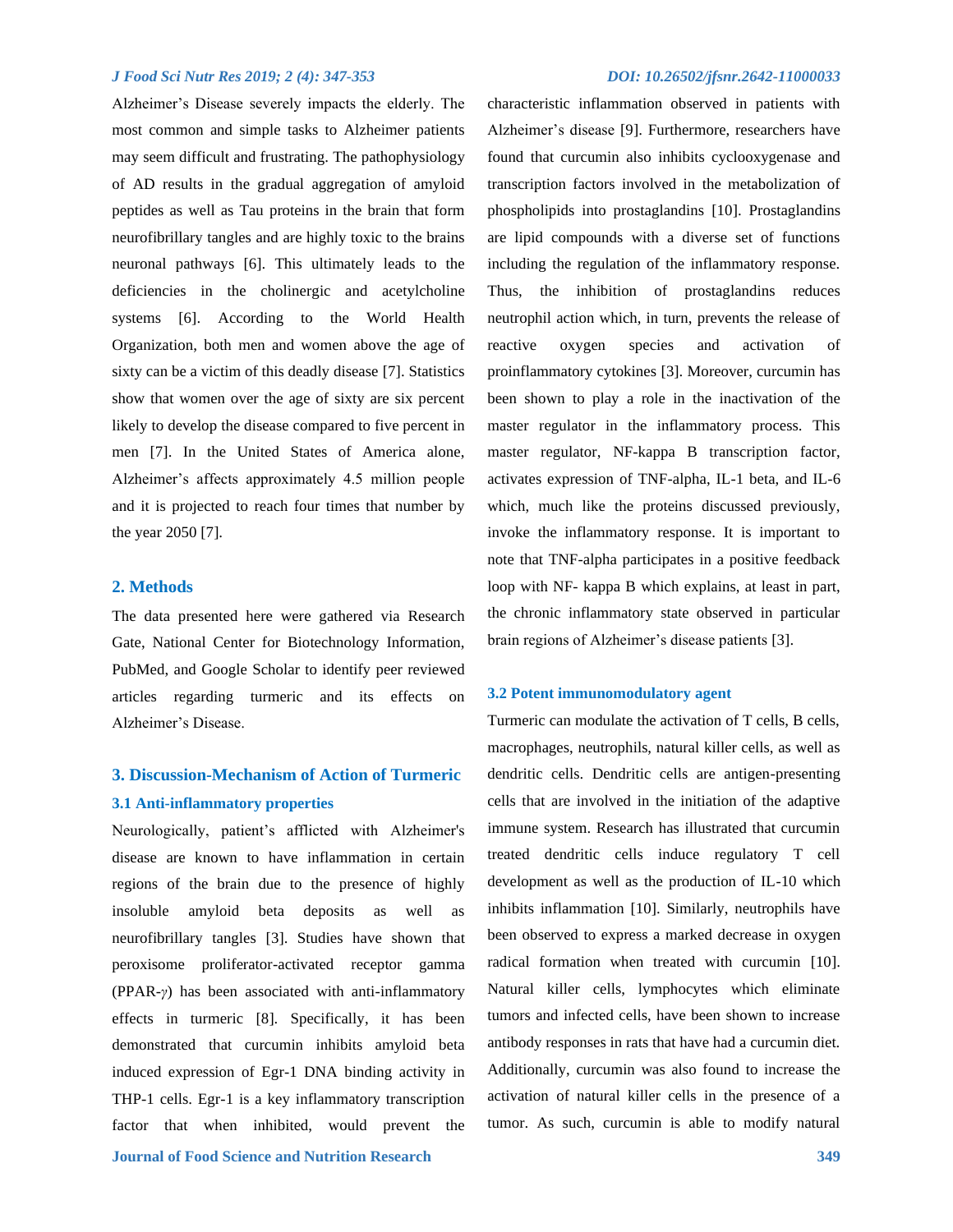killer cells depending on the pathology a given subject is undergoing [10]. As it pertains to macrophages, curcumin was found to inhibit tumor necrosis factor alpha which, by extension, led to the inhibition of intercellular adhesion molecule 1, vascular cell adhesion molecule-1, and endothelial cell leukocyte adhesion molecule-1 [10]. The suppression of these proteins has been implicated as a major factor in the curcumin's inhibitory effect on NF-kappa B. In regards to curcumin's effect on B cells, it was found that IgM secretion, CpG, and B cell proliferation were all reduced in the presence of curcumin. Specifically, the TLR ligand, phosphorylation of ERK, I-kappa B, and p38 kinase, which all perform various roles in the immune response, are all suppressed resulting in a diminished or anti-inflammatory effect [10]. Curcumin is proven to inactivate NF-kappa B transcription factor, which is a protein complex that controls DNA transcription, production of cytokines, and cell survival. Studies have shown nothing but positive effects of curcumin making it an ideal potent immunomodulatory agent.

# **3.3 Antioxidant**

Turmeric exhibits properties of antioxidants. This is to say that, the major component in turmeric, curcumin, protects cells from damage incurred by free radicals within the intracellular environment. This damage occurs through the accumulation of reactive oxygen species which have a harmful effect on polyunsaturated fatty acids [3]. This reaction, commonly referred to as lipid peroxidation, is a self-propagating chain reaction such that the oxidation of a minimal amount of lipid molecules can lead to extensive and long-lasting damage. Multiple studies have demonstrated that curcumin is a particularly potent free radical scavenger [11]. Additionally, curcumin not only protects the cell from reactive oxygen species produced through lipid peroxidation, but has also been shown to remove NObased radicals [12]. Specifically, it was found that when

transgenic mouse models that exhibited the human Alzheimer's disease gene were given curcumin their initially elevated carbonyl protein formation was considerably suppressed. This decrease in carbonyl protein formation was found to be proportional to the dose of curcumin. That is, a low dose of curcumin decreased carbonyl protein levels by 46%, while a high dose reduced carbonyl proteins by approximately 61.5% [11]. Thus, it was concluded that the antioxidant properties of curcumin prevented oxidative damage caused by lipid peroxidation products, which include carbonyl compounds such as hydroxynonenal [11]. This study strongly supports the notion that the primary component of turmeric, curcumin, not only exemplifies antioxidant characteristics, but that these qualities play a significant role in limiting the amount of reactive oxygen species thereby hindering the pathogenesis of Alzheimer's disease.

### **3.4 Cholesterol lowering effects**

As described previously, cellular oxidative damage has been strongly associated with the pathogenesis of Alzheimer's disease. This damage occurs as a result of the accumulation of beta amyloid fragment of the amyloid precursor protein [13]. That is, the assembly of beta amyloid proteins into clusters causes the formation of plaques. These plaques trigger an immune response that eventually causes the characteristic inflammation observed in the brains of patients with Alzheimer's disease [14]. Studies have shown that beta amyloid molecules can attach to cholesterol containing cells leading to an accelerated path to plaque formation <sup>16</sup>. Turmeric, however, has been shown to prevent these proteins from congregating and creating plaques by increasing the resistance of low-density lipoproteins to oxidation [15]. Specifically, researchers observed that, in the presence of curcumin, copper (II) sulfate was significantly hindered in its oxidation of low-density lipoproteins. It is important to note, however, that the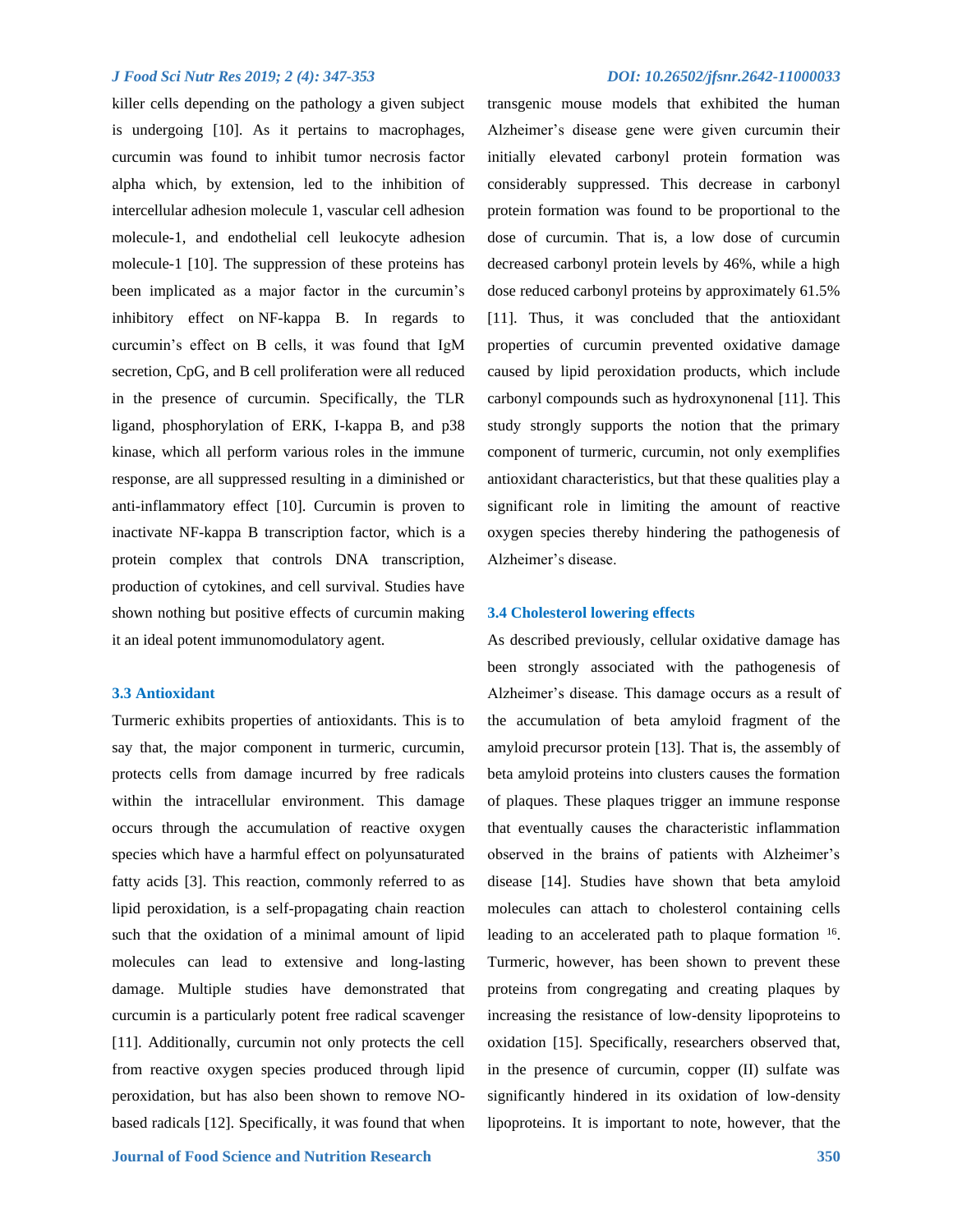effectiveness of curcumin on low density lipoproteins seemed to vary based on dosage. As such, scientists have concluded that curcumin acts in a dose-dependent manner such that a moderate dose is beneficial to preventing plaque formation and oxidative damage, but a high dose is ineffective and may even induce lipid peroxidation [15]. Additional studies have led to similar conclusions establishing a link between a curcumin induced reduction of cholesterol levels and incidence of neurodegenerative disease. It has been hypothesized that curcumin causes the efflux of cholesterol from cells, specifically adipocytes, through the PPAR-*γ*-LXR-ABCA1 pathway. In this pathway, LXR acts as a target for PPAR-*γ* and these receptors collaboratively regulate ABCA1 expression [16]. ABCA1 is a major cholesterol regulator whose main function is both cholesterol and phospholipid homeostasis [17]. As such, it is clear that cholesterol lowering effects of turmeric has an important preventative impact on the development and progression of Alzheimer's disease.

# **3.5 Reduction of tau hyperphosphorylation**

Turmeric's neuroprotective effects include its ability to inhibit tau hyperphosphorylation. Tau proteins are involved in regulating microtubule dynamics and axonal transport [18]. As such, interference of certain phosphorylation events leads to tau dysfunction which contributes to the pathogenesis of Alzheimer's disease [18]. Specifically, improper tau phosphorylation may result in decreased microtubule binding as well as increased tau-tau interactions. An increase in such interactions in conjunction with abnormal hyperphosphorylation of the tau protein leads to intracellular aggregates that form the discernible neurofibrillary tangles in Alzheimer's pathology. Once tau proteins begin to detach from microtubules due to a reduction in affinity, axon transport of synaptic vesicles is disturbed and, as a result, the synapses deteriorate [19]. Furthermore, tau hyperphosphorylation has been

demonstrated to be a major component in beta amyloid neurotoxicity [19]. The presence of beta amyloid causes tau kinases including cdk-5, GSK-3 beta, p38/MAPK, JNK-½, and ERK to phosphorylate the tau protein [19]. Researchers have shown that rats that have been infused with beta amyloid display a measurable increase in GSK-3 beta activity. The brains of these rats were found to have a pronounced increase in tau phosphorylation in the hippocampal region of the brain. This particular region of the temporal lobe is widely known as the main memory center of the brain. When the aforementioned rats were fed curcumin, however, the GSK-3 beta kinase was inactivated preventing the phosphorylation of tau [19]. This, in turn, impeded the construction of neurofibrillary tangles which are commonly observed in Alzheimer's patients. Thus, curcumin's capacity to act as a neuroprotective agent through inhibition of tau hyperphosphorylation exemplifies another mechanism by which this substance may prove valuable in treating patients with Alzheimer's disease [20-23].

## **4. Conclusion**

Incorporating turmeric into the diet has shown many health benefits as mentioned above. From its Antiinflammatory properties to its potential in fighting Alzheimer's disease, turmeric has the ability to change the outlook of human health in regard to the holistic approach. Taking small precautional measures, like adding more spices like turmeric into the human diet, can prevent many infectious diseases. The Joint United Nations and World Health Organization Expert Committee on Food Additives advise the daily intake amount of curcumin to be 0-3 mg/kg body weight [8]. With this review, individuals should be aware of the numerous health benefits that turmeric has to offer especially when it comes to Alzheimer's disease. Research suggests that turmeric can help in reduction of tau hyperphosphorylation, lowering cholesterol levels, antioxidative effects, potent immunomodulatory as well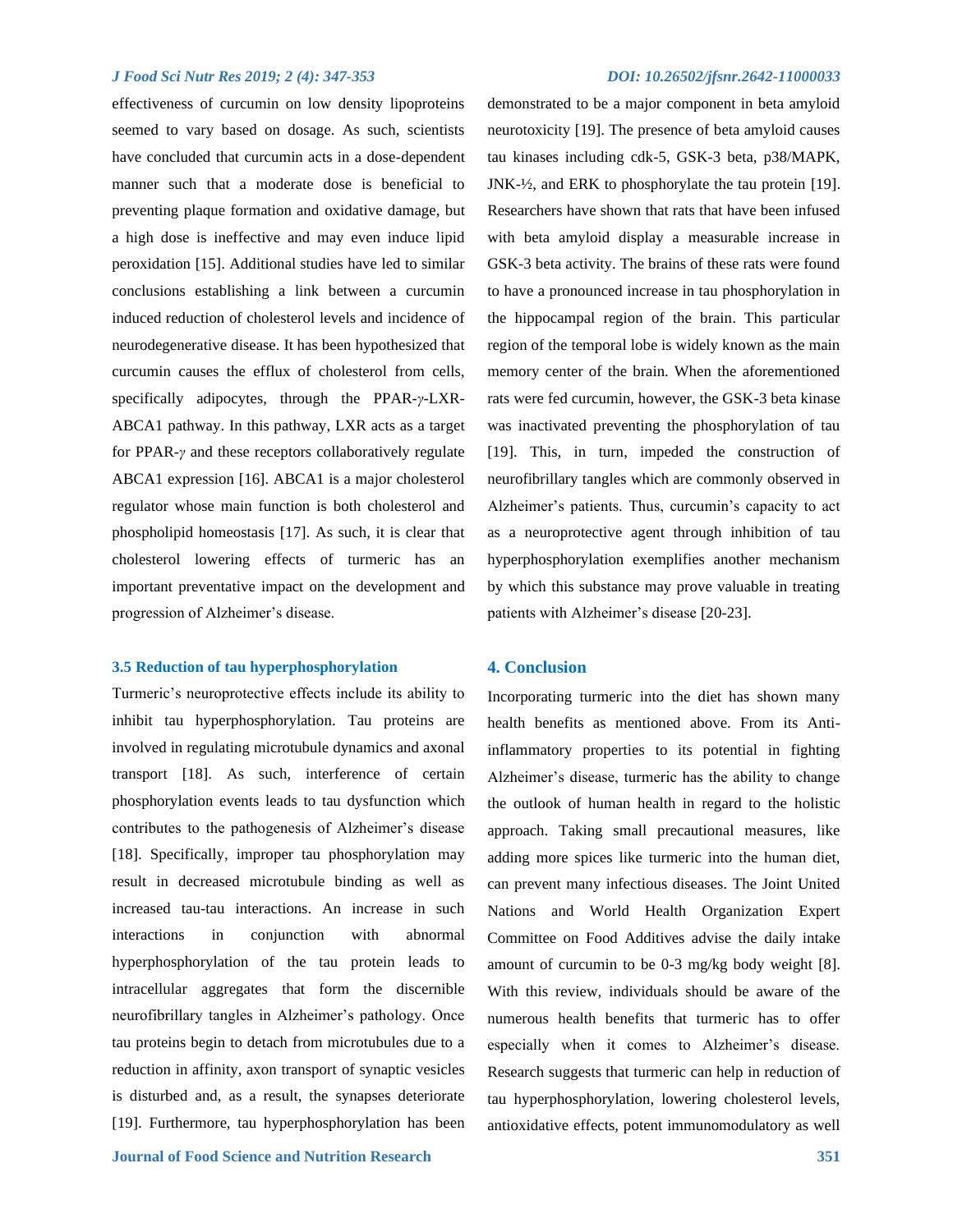as anti-inflammatory properties. Consuming even the slightest amount of turmeric into the human diet can provide health benefits in those individuals who are considered healthy.

# **References**

- 1. Majeed M, Badmaev V, Murrray F. Turmeric and the Healing Curcuminoids. New Canaan, CT: Keats Publishing, Inc. (1996).
- 2. Ammon HP, Wahl MA. Pharmacology of curcuma longa. Planta Med 57 (1991): 1-7.
- 3. Mishra S, Palanivelu K. The effect of curcumin (turmeric) on alzheimer's disease: An overview. Annals of Indian Academy of Neurology 11 (2008): 13-19.
- 4. Youssef KM, El-Sherbeny MA. Synthesis and antitumor activity of some curcumin analogs. Arch Pharm (Weinheim) 338 (2005): 181-189.
- 5. Lee WH, Loo CY, Bebawy M, et al. Curcumin and its Derivatives: Their Application in Neuropharmacology and Neuroscience in the 21st Century. Curr Neuropharmacol 11 (2013): 338-378.
- 6. Baptista FI, Henriques AG, Silva AMS, et al. Flavonoids as therapeutic compounds targeting key proteins involved in Alzheimer's Disease. ACS Chem Neurosci 5 (2014): 83-92.
- 7. Ringman JM, Frautschy SA, Cole GM, et al. A potential role of the curry spice curcumin in Alzheimer's disease. Curr Alzheimer Res 2 (2005): 131.
- 8. Kocaadam B, Şanlier N. Curcumin, an active component of turmeric (Curcuma longa), and its effects on health. Crit Rev Food Sci Nutr 57 (2017): 2889-2895.
- 9. Schmidt J, Stoffels B, Moore BA, et al. Proinflammatory role of leukocyte-derived Egr-1 in the development of murine

postoperative ileus. Gastroenterology 135 (2008): 926-936.

- 10. Srivastava RM, Singh S, Dubey SK, et al. International Immunopharmacology Immunomodulatory and therapeutic activity of curcumin. Int Immunopharmacol 11 (2011): 331-341.
- 11. Ak T. Antioxidant and radical scavenging properties of curcumin. Chemico-Biological Interactions 174 (2008): 27-37.
- 12. Lim GP, Chu T, Yang F, et al. Cole GM The curry spice curcumin reduces oxidative damage and amyloid pathogenesis on Alzheimer's transgenic mouse. J Neurosci 21 (2001): 8370- 8377.
- 13. Habchi J, Chia S, Galvagnion C, et al. Cholesterol catalyses Aβ42 aggregation through a heterogeneous nucleation pathway in the presence of lipid membranes. Nature Chem 10 (2018): 673-683.
- 14. Sven Schippling CB, Anatol Kontush, Sönke Arlt, et al. Increased lipoprotein oxidation in Alzheimer's disease. Free Radic Biol Med 28 (2000): 351-360.
- 15. Rami MC, Gil A, Aguilera MC, et al. Oral administration of a turmeric extract inhibits LDL oxidation and has hypocholesterolemic effects in rabbits with experimental atherosclerosis. Atherosclerosis 147 (1999): 371-378.
- 16. Chawla A, Boisvert WA, Lee CH, et al. A PPAR-LXR-ABCA1 Pathway in Macrophages Is Involved in Cholesterol Efflux and Atherogenesis. Mol Cell 7 (2001): 161-171.
- 17. Tian M, Wang L, Yu G, et al. Curcumin promotes cholesterol efflux from brain through LXR/RXR-ABCA1-apoA1 pathway in chronic cerebral hypoperfusion aging-rats. Mol Neurodegener 7 (2012): 1-2.